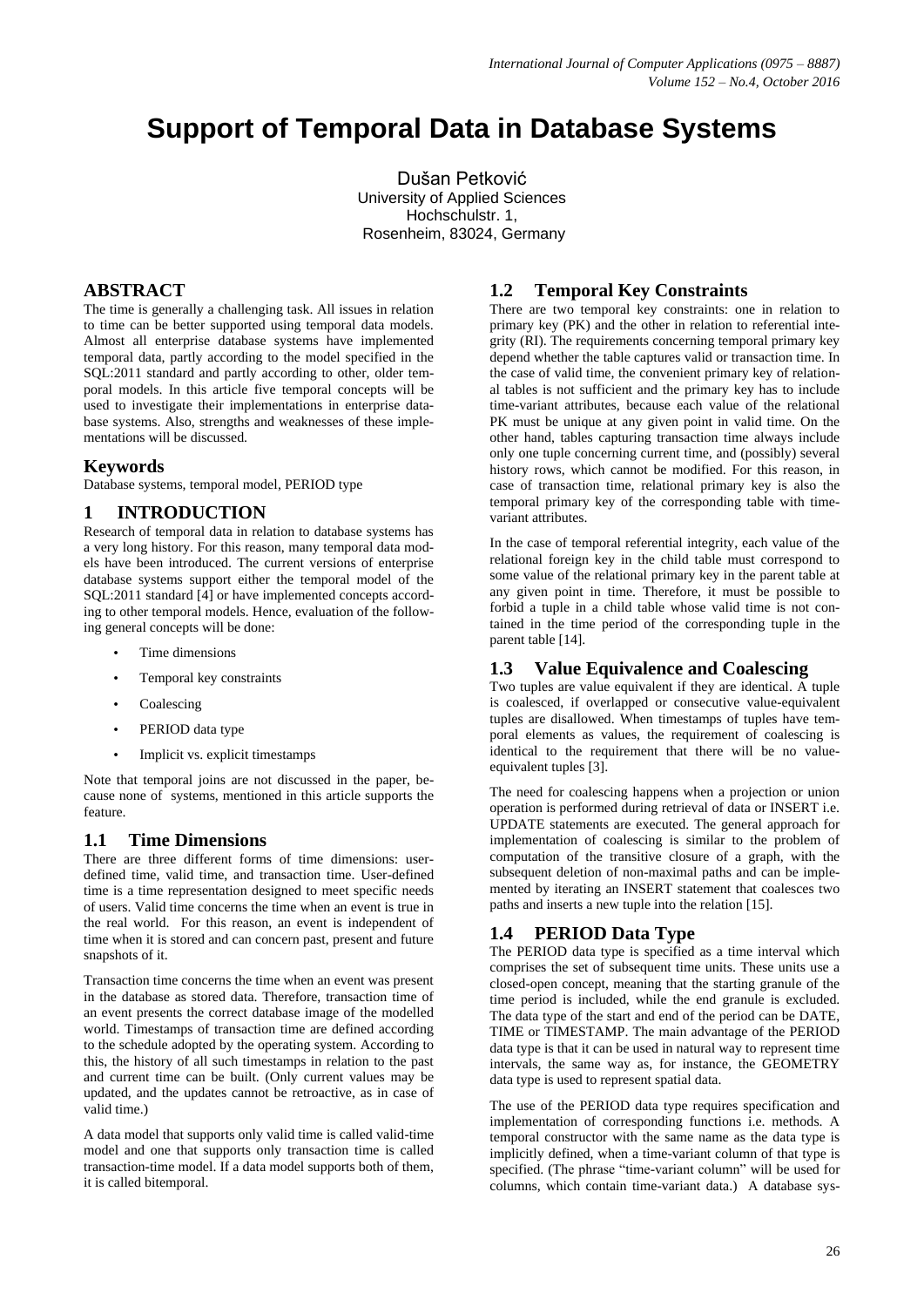tem supporting this data type usually implements several temporal functions, such as CONTAINS and OVERLAPS. A proposal, how the PERIOD type can be specified, is given in [13]. Functions of this data type are based upon Allen's operators [2].

# **1.5 Implicit vs. Explicit Timestamps**

The association of time with temporal facts is different for existing temporal data models. Some of them specify that this association is explicit, meaning that temporal facts are handled in the same way as all other table's columns. Other models treat time-variant columns as special columns, which are not handled in the same way as other, temporal-invariant attributes. This issue has also consequences in relation to update languages in the following way: While transaction times of facts are supplied by the system itself, update operations in transaction time models treat the temporal aspect of facts implicitly. On the other hand, the user is responsible to supply valid times of facts. Therefore, updating facts in valid time and bitemporal data models must treat time explicitly and are forced to represent a choice how valid times of facts should be specified by the user.

#### **1.6 Roadmap**

The rest of the paper is organized as follows. Section 2 describes the implementation of temporal concepts in the IBM DB2 database system, while Section 3 explains how these concepts are implemented in Teradata. The next two sections discuss concepts supported in Oracle and MS SQL Server, respectively. The structure of these sections is identical to the structure of the previous two. The last section summarizes the results and shows our conclusions.

PostgresSQL has not been considered in this work, because it does not support temporal concepts discussed in this article.

# **2 IBM DB2**

IBM DB2 supports temporal data since Version 10. The syntax and semantics of the underlying model is, besides a couple of insignificant differences, identical to the temporal model specified in the SQL:2011 standard. One of these differences is that valid time is called "business time" and "system time" is a DB2 phrase for transaction time. The SQL:2011 standard calls tables with valid time "application-time period tables" and "system-versioned tables" are tables, which contain transaction time [7].

### **2.1 IBM DB2: Time Dimensions**

DB2 supports valid time as well as transaction time. The union of valid and transaction time is supported, too. Besides a few small differences, the IBM implementation is based upon the standard [9].

## *2.1.1 Support of Valid Time*

Tables with valid time contain two time-variant columns, one for the start and the other for the end of valid time. These columns can be either of DATE or TIMESTAMP type. The CREATE (ALTER) TABLE statement is extended with the PERIOD clause, which specifies the time interval.

#### *Example 1*

CREATE TABLE V\_Emp(

ENo INT NOT NULL, EDept INT,

EStart DATE NOT NULL, EEnd DATE NOT NULL,

PERIOD BUSINESS TIME (EStart, EEnd),

PRIMARY KEY(ENO, BUSINESS TIME

WITHOUT OVERLAPS));

Time-variant columns EStart and EEnd are explicitly specified in the PERIOD clause. Additionally, the clause defines implicitly that startdate < enddate. In contrast to the SQL:2011 specification, the name for the PERIOD clause is given and cannot be specified by the user.

The insertion of tuples in a table with valid time corresponds to the convenient insertion of rows in a relational table. The following example shows such INSERT statements and the content of the V\_Emp table after insertion.

*Example 2*

| Eend)             | INSERT INTO V Emp (Eno, Edept, EStart, |             |  |
|-------------------|----------------------------------------|-------------|--|
| $'01.01.2014')$ ; | VALUES (12345, 3, '01.01.2013',        |             |  |
| Eend)             | INSERT INTO V Emp(Eno, Edept, EStart,  |             |  |
| '31.12.9999');    | VALUES (12345, 4, '01.01.2014',        |             |  |
|                   | ENO EDEPT ESTART                       | <b>EEND</b> |  |
|                   |                                        |             |  |
| 12345             | $32013 - 01 - 012014 - 01 - 01$        |             |  |
| 12345             | 4 2014-01-01 9999-12-31                |             |  |

The value '31.12.9999' in the second INSERT statement specifies the explicit value for the end of time interval, which is called "forever". In contrast to other database systems, which support temporal data, IBM DB2 does not have any reserved keyword for "forever".

Besides the convenient syntax for the UPDATE statement, IBM DB2 supports the FOR PORTION clause, which specifies an additional temporal condition. In other words, only such tuples are updated, where the considered time interval contains or overlaps with the one specified in the clause.

#### *Example 3*

UPDATE V\_Emp FOR PORTION OF BUSINESS\_TIME

|       |              | FROM '01.07.2013' TO '01.07.2014'  |
|-------|--------------|------------------------------------|
|       |              | SET EDept = $4$ WHERE Eno = 12345; |
| ENO   | EDEPT ESTART | EEND                               |
|       |              |                                    |
| 12345 |              | 4 2013-07-01 2014-01-01            |
| 12345 |              | 4 2014-01-01 2014-07-01            |
| 12345 |              | 3 2013-01-01 2013-07-01            |
| 12345 |              | 4 2014-07-01 9999-12-31            |

The time period specified in the FOR PORTION clause overlaps the time periods of both tuples from the result of Example 2. For this reason, these tuples will be modified in the following way: the column with the value Edept=4 will be divided in two columns, one with the time period (1.1.2014, 1.7.2014) and the other with the time period (1.7.2014, 31.12.9999). (The column with the value **Edept**=3 is modified in the similar way.) The FOR PORTION clause can be also used with DELETE.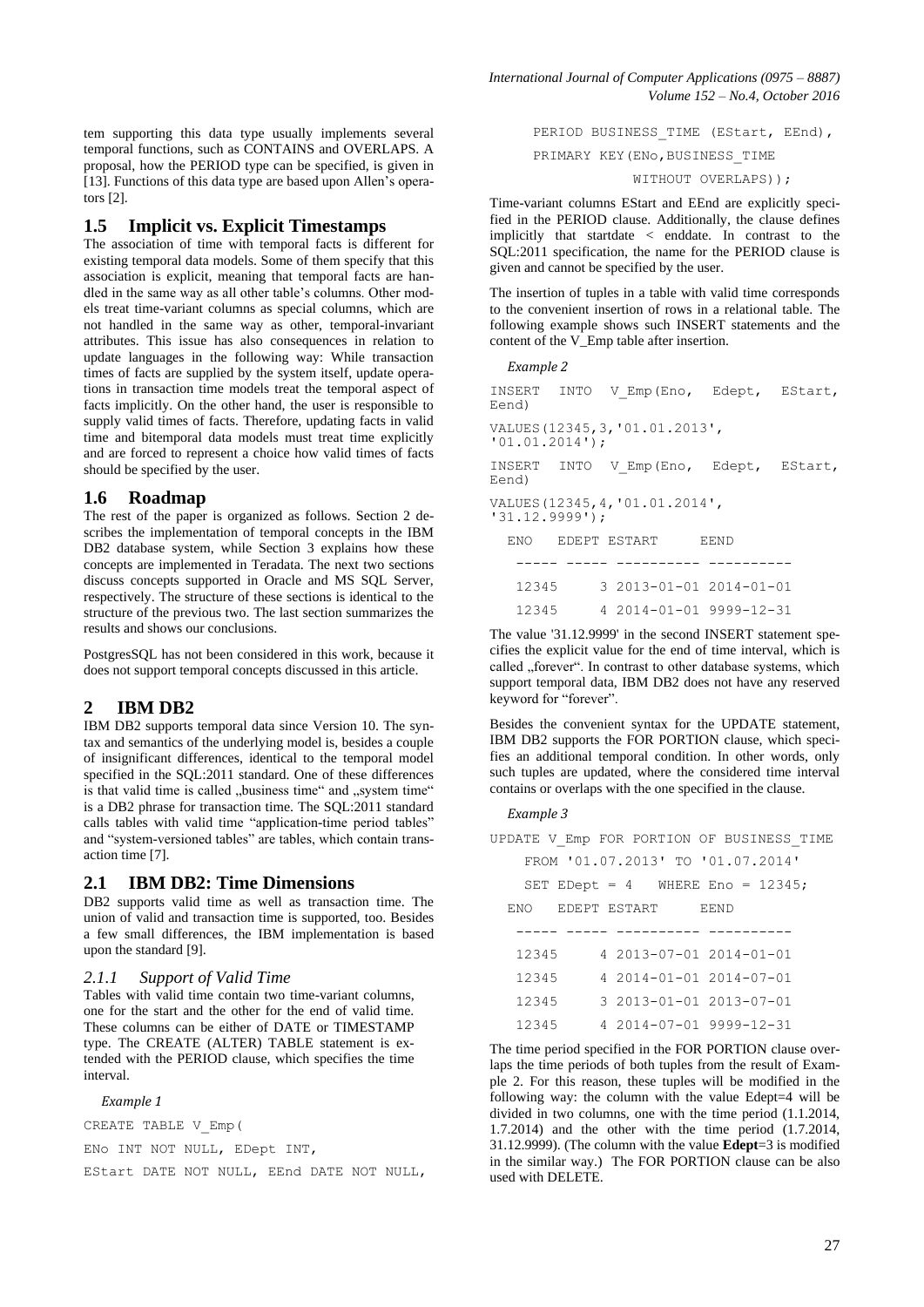*Example 4*

| DELETE FROM V Emp                         |
|-------------------------------------------|
| FOR PORTION OF BUSINESS TIME              |
| FROM '01.06.2013' TO '01.02.2014'         |
| WHERE Eno = $12345$ ;                     |
| ENO EDEPT ESTART<br>EEND                  |
|                                           |
| $32013 - 01 - 012013 - 06 - 01$<br>12345  |
| 12345<br>$42014 - 02 - 0122014 - 07 - 01$ |
| 4 2014-07-01 9999-12-31<br>12345          |

The DELETE statement above deletes the first tuple from the result of Example 3, because the time period of the tuple is contained in the specified time period of the FOR PORTION clause. The second and the third tuple in that result have the time periods which overlap the specified one. The system will execute DELETE so, that the overlapped period of the tuples will be deleted and the rest of information will be saved.

IBM DB2 uses the convenient syntax to query a table with valid time. Additionally, there are three options that are part of the FROM clause:

- a) FOR BUSINESS\_TIME AS OF …
- b) FOR BUSINESS\_TIME BETWEEN … AND …
- c) FOR BUSINESS\_TIME FROM … TO …

The first form of this clause displays all tuples with a time interval that contains the specified time granule. In contrast to the first form, the second and the third form specify time periods. The BETWEEN … AND … form specifies a closed time interval, while the FROM … TO … form defines a closed-open one. In both cases, all tuples with time periods, which overlaps the specified one are selected. (Example 9 shows queries that use clauses with the same semantics, but for transaction time.)

### *2.1.2 Support of Transaction Time*

IBM DB2 supports transaction time with so called tables with system time. Similarly to valid time, these tables include two columns, one for the start and the other for the end of transaction time. (The data type of these columns has to be TIMESTAMP.)

#### *Example 5*

CREATE TABLE T\_Emp

(ENo INT PRIMARY KEY NOT NULL, EDept INT,

sys\_start TIMESTAMP(12) GENERATED ALWAYS

AS ROW BEGIN NOT NULL,

sys end TIMESTAMP(12) GENERATED ALWAYS

AS ROW END NOT NULL,

t\_start TIMESTAMP(12) GENERATED ALWAYS

AS TRANSACTION START ID IMPLICITLY HIDDEN,

PERIOD SYSTEM\_TIME (sys\_start, sys\_end));

The specification of time-variant attributes contains additional clauses. The GENERATED ALWAYS AS ROW BEGIN and GENERATED ALWAYS AS ROW END clauses specify the columns for the start and end time, respectively. The GENERATED ALWAYS AS TRANSACTION START clause specifies the transaction start time. The IMPLICITLY HIDDEN clause will be discussed later.

The definition of transaction time involves altogether two tables: The first one stores only tuples with current time, while the second one, called history table, stores old versions of current tuples. Therefore, there are three steps in creation of tables with transaction time:

a) Create a base table

b) Create a history table

c) Alter the base table to enable versioning

*Example 6*

CREATE TABLE T\_Emp\_history LIKE T\_Emp;

ALTER TABLE T\_Emp ADD VERSIONING

USE HISTORY TABLE T Emp history;

The history table, **T\_Emp\_history,** has the same structure as the base table. The second statement in Example 6 acitivates versioning for the base table and identifies the history table as the one, where old versions of tuples will be stored.

While the values for time-variant columns will be implicitly stored by the system, the INSERT statement in relation to tables with transaction time provides values of time-invariant columns. Example 7 shows two INSERT statements and the content of the **T\_Emp** table after insertion. These INSERT statements are executed on 22.4.2014. For simplicity, all results in the following text concerning transaction time display only the date portion of the time-variant columns.

*Example 7* 

INSERT INTO T\_Emp(Eno, Edept)

VALUES(12345,3);

INSERT INTO T\_Emp (Eno, Edept)

VALUES (1235, 4);

| ENO EDEPT SYS START |                |                    | SYS END    |
|---------------------|----------------|--------------------|------------|
|                     |                |                    |            |
|                     |                | 12345 3 2014-04-22 | 9999-12-31 |
| 1235.               | $\overline{4}$ | 2014-04-22         | 9999-12-31 |

The UPDATE statement in the example is executed two days later.

*Example 8*

UPDATE T\_Emp SET Edept = 4 WHERE ENo =  $12345$ ; (The content of the base table)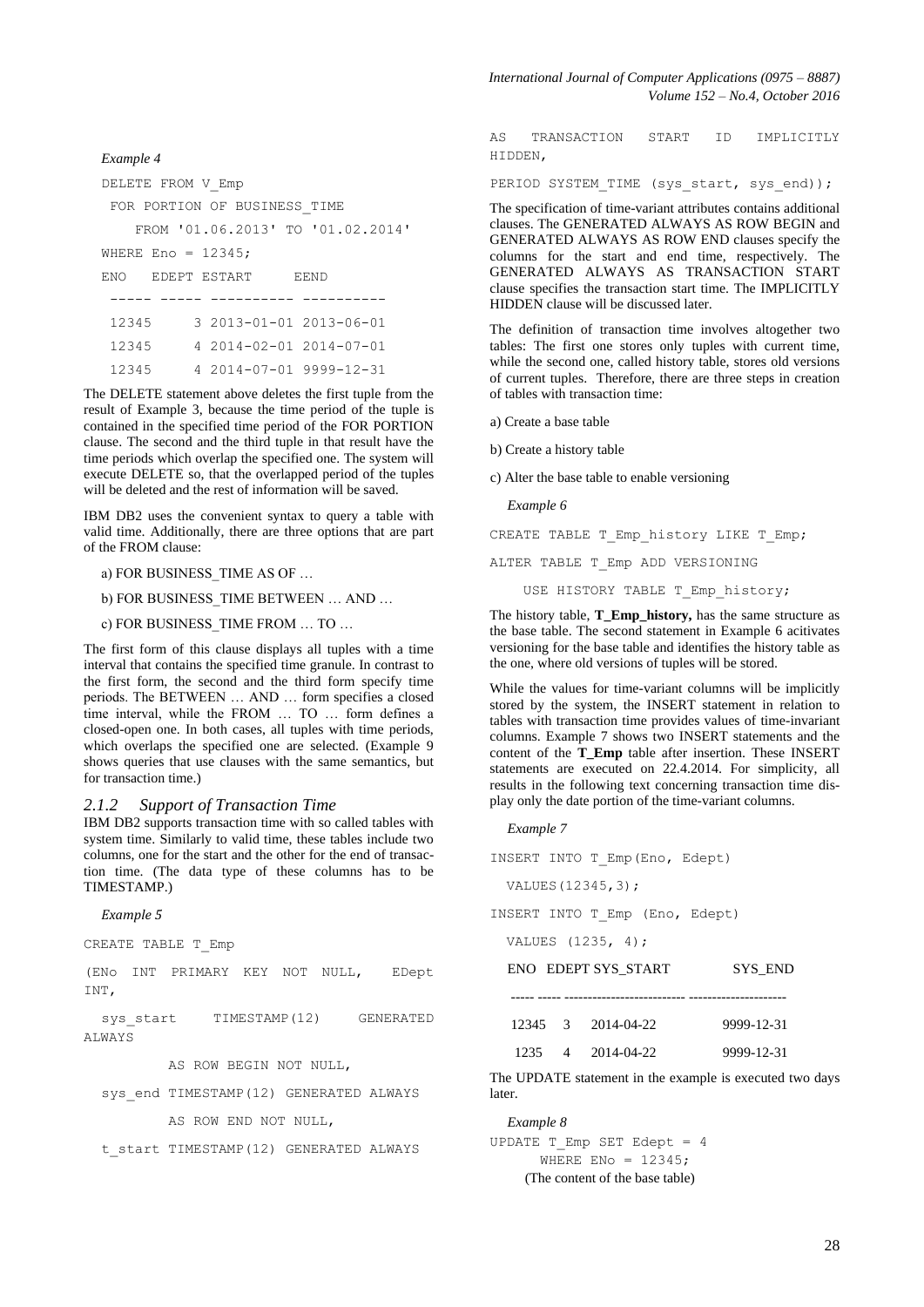|              | ENO EDEPT SYS START                | <b>SYS END</b> |
|--------------|------------------------------------|----------------|
| 12345 4      | 2014-04-24                         | 9999-12-31     |
| 1235 4       | 2014-04-22                         | 9999-12-31     |
|              | (The content of the history table) |                |
|              | ENO EDEPT SYS_START                | <b>SYS END</b> |
| 12345<br>- 3 | 2014-04-22                         | 2014-04-24     |

In case of transaction time only current tuples can be deleted. Therefore, a DELETE statement corresponds to the UPDATE statement and the "deleted" tuples are moved from the current to the corresponding history table.

The syntax and semantics of convenient SELECT statements remain unchanged in relation to transaction time. To query old versions of tuples, DB2 supports three options in the FROM clause of the SELECT statement:

a) FOR SYSTEM\_TIME AS OF …

b) FOR SYSTEM\_TIME BETWEEN … AND …

c) FOR SYSTEM\_TIME FROM … TO …

The semantics of these options is equivalent to the semantics of the corresponding FOR PORTION options, which are described in Section 2.1.1.

*Example 9*

SELECT Edept FROM T\_Emp

FOR SYSTEM\_TIME AS OF DATE '2012-08-07'

WHERE Eno =  $12345$ ;

SELECT abt\_id FROM T\_Emp

FOR SYSTEM\_TIME

FROM DATE'2014-04-22' TO DATE'2014-04-24' WHERE Eno =  $12345$ :

# *2.1.3 Bitemporal Tables*

A bitemporal table is a union of tables with valid and transaction time.

*Example 10*

CREATE TABLE BI\_Emp(

ENo INT NOT NULL, EDept INT,

 EStart DATE NOT NULL, EEnd DATE NOT NULL,

sys\_start TIMESTAMP(12) GENERATED ALWAYS

AS ROW BEGIN NOT NULL,

sys end TIMESTAMP(12) GENERATED ALWAYS AS ROW END NOT NULL,

t\_start TIMESTAMP(12) GENERATED ALWAYS

AS TRANSACTION START ID IMPLICITLY HIDDEN,

PERIOD SYSTEM TIME (sys start, sys\_end),

```
PERIOD BUSINESS TIME (EStart, EEnd),
```
PRIMARY KEY (ENO, BUSINESS TIME WITHOUT OVERLAPS));

After creation of a bitemporal table, the corresponding history table must be created and the current table has to be enabled for versioning. After that, all DML statements concerning valid and transaction time can be used.

**2.2 IBM DB2: Temporal Key Constraints**

IBM DB2 supports the WITHOUT OVERLAPS clause in the PRIMARY KEY option of the CREATE (ALTER) TABLE statement. This clause ensures that each value of the relational primary key is unique at any given point in valid time (see Example 1).

#### *Example 11*

INSERT INTO V Emp(Eno, Edept, EStart, Eend)

VALUES(12345,5,'01.03.2013','01.06.2013') ;

The execution of the INSERT statement in the example above will be rejected by the system, because the specified time period ('01.03.2013', '01.06.2013') of the employee with ID=12345 overlaps the time period of an existing tuple. (The execution of similar UPDATE statements will be rejected by the system, too.) IBM DB2 does not support referential constraints on tables with valid time. As described in [5], these constraints can be implemented using triggers or stored procedures.

# **2.3 Coalescing and PERIOD Data Type**

IBM DB2 does not support coalescing. This can be seen from the result of Example 3: The result should contain only two tuples, because the first, second and the fourth tuple are consecutive tuples and logically represent a single tuple.

IBM DB2 does not support the PERIOD data type. Hence, users have to specify additional time-variant columns for valid as well as transaction time.

# **2.4 Implicit vs. explicit timestamps**

IBM DB2 supports explicit as well as implicit timestamps. Explicit timestamps are supported by default, while implicit timestamps can be specified using the IMPLICITLY HIDDEN option (see Example 5). In that case, "SELECT \* FROM table name" does not display values of any timevariant column. The only way how these values can be displayed is naming them in the corresponding SELECT list of a query.

# **3 TERADATA**

Teradata supports temporal data since Version 10. Versions 10.1 and 11 contain several new improvements in relation to this issue. Teradata's temporal model is based upon the TSQL2 model [11] and contains three general features: time dimensions, the PERIOD data type and temporal qualifiers.

# **3.1 Teradata: Time Dimensions**

*3.1.1 Support of Valid Time*

Time-variant attributes in Teradata's valid time tables are specified using the PERIOD data type. The definition of an attribute of the PERIOD type also requires the additional specification, which can be DATE or TIMESTAMP.

#### *Example 12*

CREATE MULTISET TABLE Emp(

ENo INT NOT NULL, EDept INT NOT NULL,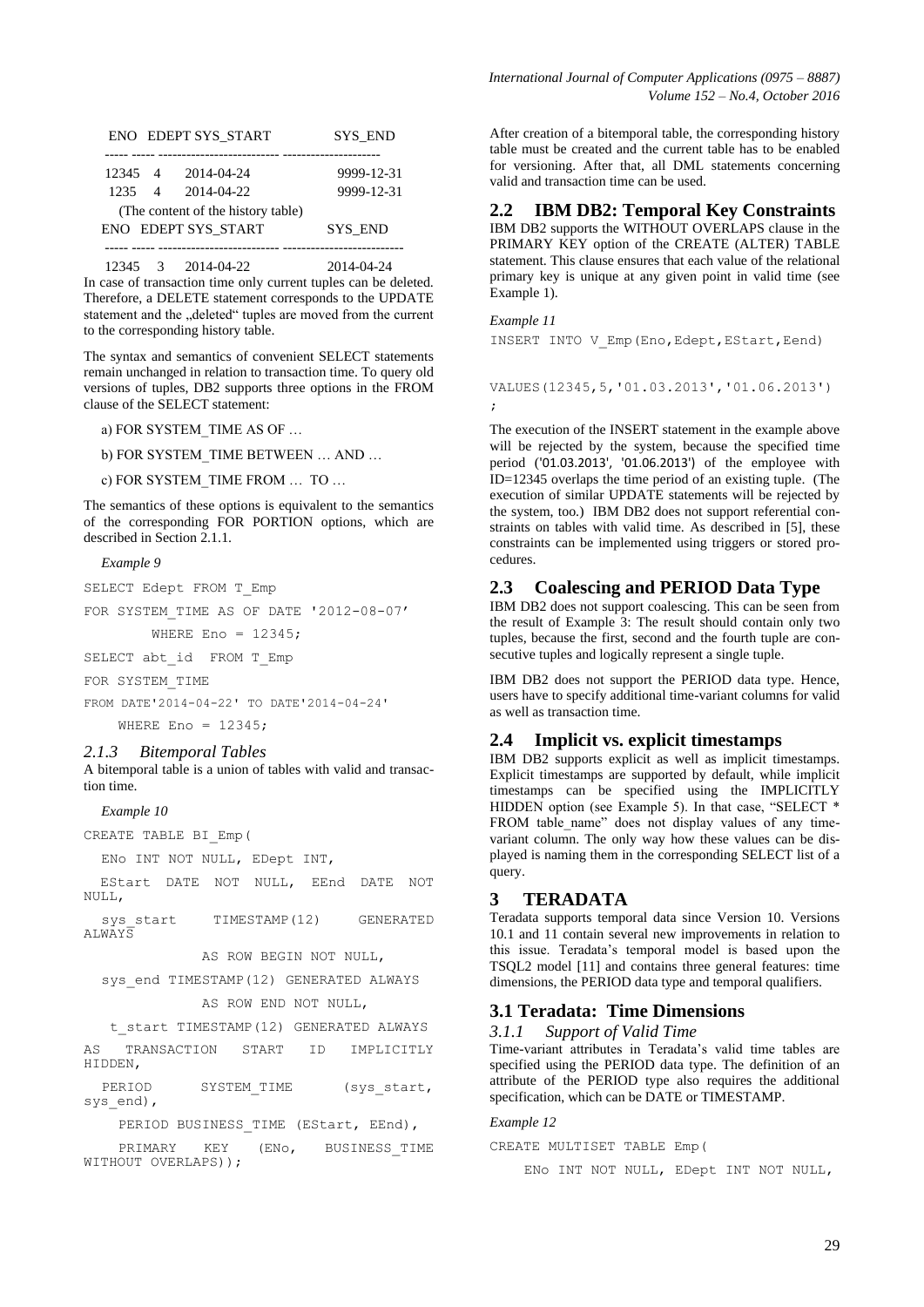*International Journal of Computer Applications (0975 – 8887) Volume 152 – No.4, October 2016*

# Emp\_period PERIOD(DATE)AS VALIDTIME)

#### PRIMARY INDEX (ENo);

CREATE MULTISET TABLE Dept(

DNo INT NOT NULL, DName VARCHAR(30),

Dept\_period PERIOD(DATE) AS VALIDTIME)

#### PRIMARY INDEX (DNo);

The **Emp** table contains the time-variant attribute **Emp\_Period**, of the PERIOD data type. The VALIDTIME option specifies the attribute as valid time period.

All Teradata's DML statements can contain temporal qualifiers, which are used for specification of conditions in relation to time-variant columns. The following qualifiers exist:

- a) CURRENT
- b) AS OF
- c) SEQUENCED

#### d) NONSEQUENCED

All qualifiers above have two forms: one with the VALIDTIME keyword (for valid time), and one with the TRANSACTION keyword (for transaction time). The CURRENT qualifier selects only the current tuples, i.e. tuples with valid time values related to the current time. (CURRENT VALIDTIME is the default temporal qualifier for valid time.) The SEQUENCED qualifier selects the tuples with the time interval that is contained in the time period specified with the qualifier. The NONSEQUENCED qualifier specifies that the time dimension will be ignored and the involved table is considered as a non-temporal table. A query with AS OF expression retrieves tuples where the time period overlaps the time period of the specified expression.

Note, that the AS OF expression is a generalization of the CURRENT qualifier, when the time granule is not the current time. Therefore, CURRENT corresponds to AS OF CURRENT\_DATE i.e. AS OF CURRENT\_TIMESTAMP.

*Example 13*

SEQUENCED VALIDTIME

INSERT INTO Emp (Eno, EDept, Emp\_period) VALUES(12345,3,PERIOD(DATE'2013-01-01', DATE'2014-01-01'));

#### SEQUENCED VALIDTIME

INSERT INTO Emp (Eno, EDept, Emp\_period)

VALUES (12345, 4,PERIOD(DATE '2014-01- 01', UNTIL CHANGED));

The INSERT statement in example above contains values of the DATE type, which define the start and end of valid time. For this reason each INSERT statement in Example 13 must be prefixed with the SEQUENCED VALIDTIME clause. Teradata supports the UNTIL\_CHANGED keyword for "forever", as can be seen from the second statement of the example.

The UPDATE and DELETE statements in Examples 14 and 15 are semantically equivalent to UPDATE and DELETE in Examples 3 and 4, respectively.

SEQUENCED VALIDTIME

PERIOD(DATE'2013-07-01',DATE'2014-07-01')

UPDATE Emp SET Edept=4 WHERE Eno=12345;

#### *Example 15*

SEQUENCED VALIDTIME

PERIOD(DATE '2013-06-01',DATE '2014-02- 01')

DELETE FROM Emp WHERE Eno = 12345;

All valid time queries can contain any of the four already mentioned temporal qualifiers. Example 16 shows the use of the SEQUENCED qualifier.

*Example 16*

SEQUENCED VALIDTIME

PERIOD(DATE '2013-03-01',DATE '2013-05-  $(1'')$ 

SELECT  $*$  FROM Emp WHERE Eno = 12345;

The Teradata's AS OF qualifier in relation to queries corresponds logically to the DB2 option with the same name. Also, the SEQUENCED qualifier corresponds to the BUSINESS\_TIME FROM … TO … option in DB2. (The NONSEQUENCED qualifier does not have any logical equivalent in IBM DB2.)

#### *3.1.2 Support of Transaction Time*

The TRANSACTIONTIME clause defines a time period as transaction time. The transaction time-variant column must be of theTIMESTAMP WITH TIME ZONE data type.

#### *Example 17*

CREATE MULTISET TABLE T\_Emp

(ENo INT NOT NULL,EDept INT NOT NULL,

T\_Emp\_period PERIOD(TIMESTAMP(6) WITH TIME ZONE) NOT NULL AS TRANSACTIONTIME)

PRIMARY INDEX (ENo);

As in case of valid time, Teradata supports temporal qualifiers for transaction time. All four qualifiers described in the section concerning valid time can be used for transaction time. Their meaning is similar to the meaning of the corresponding valid time qualifiers.

The syntax and semantics of INSERT, UPDATE and DELETE statements for transaction time are simpler than for valid time, because these statements can be applied only to current tuples. For this reason the syntax of INSERT and UPDATE statements in Teradata is identical to the syntax of the same statements in IBM DB2.

All Teradata's queries in relation to transaction time are based upon the convenient syntax. Teradata supports temporal extensions for SELECT, semantically similar to those extensions defined in IBM DB2. These extensions allow queries against current tuples as well as old versions of them. Teradata supports two temporal options:

a) CURRENT TRANSACTIONTIME

b) TRANSACTIONTIME AS OF TIMESTAMP

*Example 14*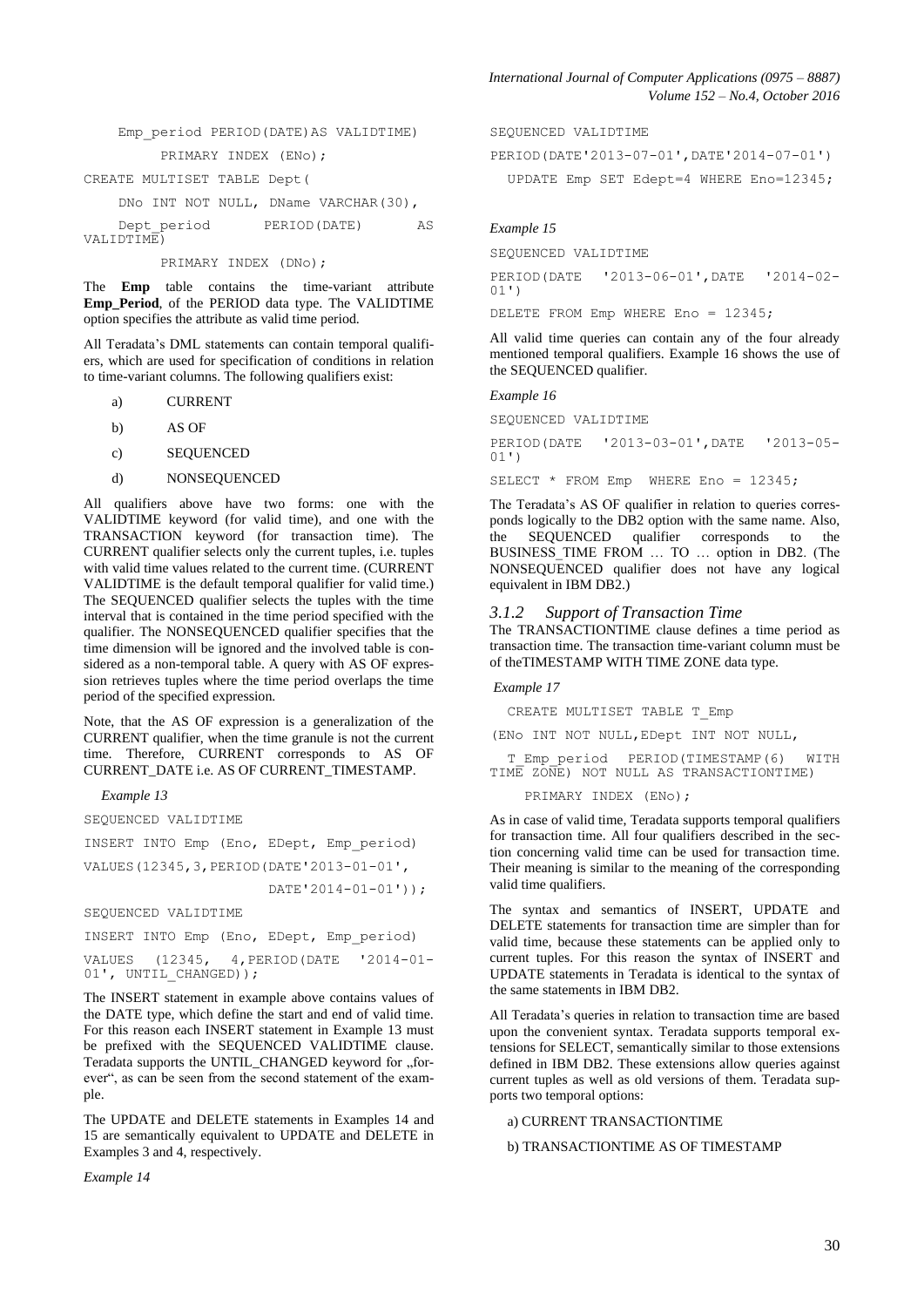The first option selects only the current tuples, which fulfill the specified condition. Therefore, this option corresponds semantically to the FOR SYSTEM\_TIME AS OF CURRENT\_DATE clause in DB2. The semantics of the second option above is identical to the semantics of the DB2's FOR SYSTEM\_TIME AS OF clause. The query in Example 18 displays all tuples which contain the specified timestamp.

*Example 18*

TRANSACTIONTIME AS OF

TIMESTAMP '2010-01-01 23:59:59'

SELECT Eno, EDept FROM T Emp;

Note that Teradata does not support the SEQUENCED TRANSACTIONTIME clause. This clause can be implemented using the NONSEQUENCED TRANSACTIONTIME clause and the OVERLAPS operator [12].

### *3.1.3* Bitemporal Tables

Teradata supports bitemporal tables, too. *Example 19* CREATE MULTISET TABLE Bi\_Emp( ENo INT NOT NULL, EDept INT NOT NULL, Emp\_VT PERIOD(DATE) NOT NULL AS VALIDTIME, Emp\_TT PERIOD(DATE WITH TIME ZONE)NOT NULL. AS TRANSACTIONTIME) PRIMARY INDEX (ENo);

## **3.2 Teradata: Temporal Key Constraints**

Teradata supports three qualifiers in relation to temporal primary key constraint:

- a) CURRENT VALIDTIME PRIMARY KEY
- b) SEQUENCED VALIDTIME PRIMARY KEY
- c) NONSEQUENCED VALIDTIME PRIMARY KEY

The CURRENT VALIDTIME PRIMARY KEY constraint ensures that the value for the constrained column in a tuple is unique for all instances of time from current time through the future. Current and future tuples that have overlapping time periods are prevented from having the same value in the constrained columns. The SEQUENCED VALIDTIME PRIMARY KEY constraint ensures that the value for the constrained column in a tuple is unique for all instances of time, including past, current, and future. Any tuples that have overlapping time periods are prevented from having the same value in the constrained columns. The semantics of this constraint is identical to the semantics of the DB2's WITH OVERLAPS clause. The NONSEQUENCED VALIDTIME PRIMARY KEY constraint treats a time-variant column as a convenient column. This constraint ensures that the value for the constrained column in a tuple is unique amongst all tuples in the table.

Teradata does not support referential constraints on tables with valid time. A discussion concerning Teradata's temporal referential integrity can be found in [10].

### **3.3 Teradata: PERIOD Data Type**

Teradata is the only one DBMS which, at this moment, supports the PERIOD type (see Example 12). Additionally, Teradata supports several temporal operators, such as: CONTAINS, OVERLAPS, PRECEDES, SUCCEDES and **MEETS** [13].

# **3.4 Teradata: Coalescing**

Teradata does not support coalescing. The only way to coalesce data can be done using the temporal function called P\_NORMALIZE. This function does not concern the storage of data, it just displays data in coalesced form.

Note that coalescing in Teradata will be implemented in one of future versions, using analytical functions. The description of this feature can be found in [1].

### **3.5 Implicit vs. Explicit Timestamps**

Teradata supports implicit timestamps by default. This means that values of temporal attributes will not be displayed with queries, such as the following one: "SELECT \* FROM table name". The only way how values of time-variant columns can be displayed is naming them explicitly in the SELECT list:

SELECT Emp.\* , Emp period FROM Emp;

### **4 ORACLE**

Oracle supports temporal data since Version 12c. The characteristic of Oracle's support for temporal data is that there are two independent components, where each of them supports a single time dimension. Valid time is based upon the component called "Temporal Validity", while the "Flashback Data Archive" component covers transaction time.

#### **4.1 Oracle: Time Dimensions**

*4.1.1 Support of Valid Time*

The PERIOD clause in the CREATE TABLE statement is used to specify valid time intervals [6]. Whether time-variant attributes are implicitly or explicitly defined depends on how the PERIOD clause is specified.

*Example 20*

CREATE TABLE Emp(ENo INT, EStart DATE, EEnd DATE, EDept INT, PERIOD FOR EPeriod (EStart, EEnd)); CREATE TABLE Emp 1 (ENo INT, EDept INT); ALTER TABLE Emp\_1 ADD PERIOD FOR valid\_time

The names of the two time-variant attributes, **Estart** and **EEnd,** are explicitly defined in the PERIOD clause. The second statement creates the **Emp\_1** table with implicitly defined time-variant attributes. The names of these attributes, **valid\_time\_start** and **valid\_time\_end,** are derived by the system from the name of the PERIOD clause.

#### *Example 21*

```
INSERT INTO Emp VALUES (12345, TO_DATE 
('01-JAN-2013'),TO_DATE('01-JAN-
2014'),3);
INSERT INTO Emp 
VALUES(12345,TO_DATE('01-JAN-
2014'),NULL,4)
INSERT INTO Emp 1
(Eno, valid time start, valid time end, EDep
t) VALUES(12345, TO DATE('01-JAN-2013'),
```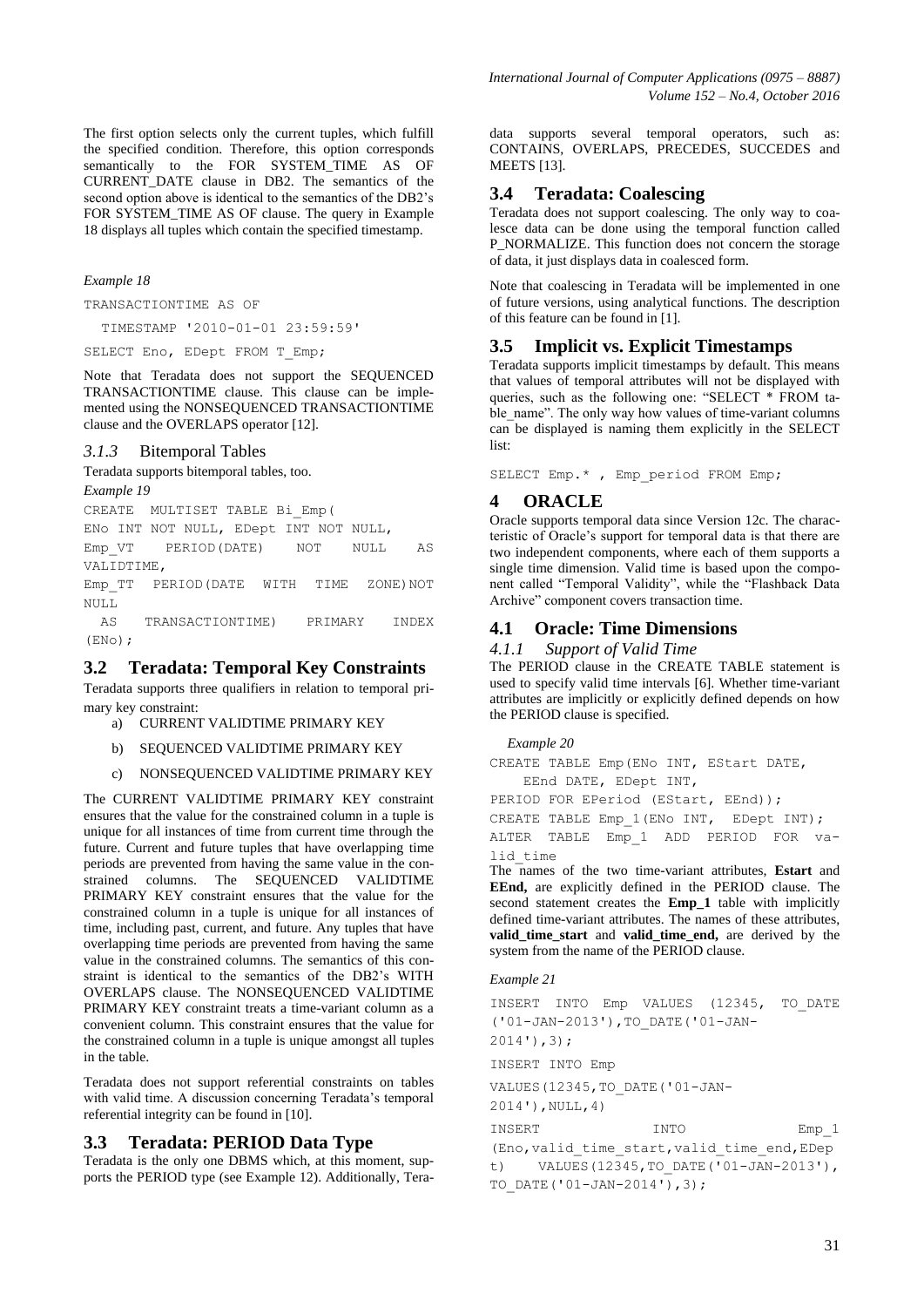*International Journal of Computer Applications (0975 – 8887) Volume 152 – No.4, October 2016*

In contrast to the first two statements in the example above, the last one inserts a tuple in the **Emp\_1** table. In the latter case, the list of all names of implicitly defined tables's columns must be provided.

Note that the second INSERT statement uses the NULL value, which has a special meaning in the Oracle's temporal model: The specification of NULL for end of time period of valid time means "forever". (NULL could be also used for the start of time period of valid time, meaning "since begin of time measurement".)

In contrast to IBM DB2 and Teradata, Oracle does not support temporal extensions for the UPDATE statement to specify a valid time interval. The same is true for DELETE.

### *4.1.2 Support of Transaction Time*

The creation of such a table requires that an archive is created first, using CREATE FLASHBACK ARCHIVE statement.

*Example 22*

CREATE TABLE T\_Emp

(Eno INT PRIMARY KEY NOT NULL, Edept INT)

FLASHBACK ARCHIVE dusan;

The insertion of tuples in a table with transaction time is identical to the same activity with IBM DB2 (see Example 7). The same is true for the UPDATE statement (see Example 8).

Queries upon tables with transaction time use the convenient SELECT statement. Oracle supports additionally two different forms of the TIMESTAMP option to select current as well as old versions of tuples. To specify a time granule, the AS OF TIMESTAMP clause is used (see the first statement in the following example). The second query in the same example uses VERSIONS BETWEEN TIMESTAMP. Therefore, both queries in Example 26 correspond semantically to statements in Example 9, respectively. (Columns **versions\_startscn** and **versions\_endscn** are pseudo columns that are used to log information in relation to the creation i.e. "deletion" of a tuple.)

```
Example 23
```
SELECT \* FROM T\_Emp

AS OF TIMESTAMP CURRENT TIMESTAMP;

SELECT \* FROM T Emp AS OF TIMESTAMP

TO\_TIMESTAMP('12-05-2014 11:20',

'dd-mm-yyyy hh24:mi');

SELECT eno , versions\_startscn,

versions endscn FROM T\_emp

VERSIONS BETWEEN TIMESTAMP

| $11:20$ ', | TO TIMESTAMP ('12-05-2014 |
|------------|---------------------------|
|            | 'dd-mm-yyyy hh24:mi') AND |
| $11:30'$ , | TO TIMESTAMP ('12-05-2014 |

'dd-mm-yyyy hh24:mi');

### *4.1.3 Bitemporal Tables*

A bitemporal table in Oracle is formed through union of a valid time and a transaction time table.

# **4.2 Temporal Key Constraints, Coalescing and the PERIOD Data Type**

Oracle support neither temporal key constraints nor coalescing. As can be seen from Example 20, users have to define time-variant columns for valid as well as transaction time, because the PERIOD data type is not supported.

# **4.3 Implicit vs. Explicit Timestamps**

As can be seen from Example 23, Oracle supports implicit as well as explicit timestamps. To specify explicit timestamps, the time-variant columns have to be defined and the PERIOD clause must contain their names. If the PERIOD clause does not contain the specification of time-variant columns their names are derived from the name of this clause.

*Example 24*

```
SELECT * FROM Emp_1;
SELECT 
e.*, valid time start, valid time end
   FROM Emp 1 e;
```
Queries in the example above display different results. The first one displays values of time-invariant columns, while the second one displays values of all columns.

# **5 MS SQL SERVER**

Microsoft supports temporal data in SQL Server 2016. The characteristic of Microsoft's support is that there are just a few concepts which the system supports. For this reason, the structure of this chapter will be different than the structure of the others. The detailed discussion of the future support of temporal data for SQL Server can be found in [8]. From all concepts listed in the introductory part of the paper, SQL Server supports transaction time and implicit i.e. explicit timestamping, only.

#### *Example 25*

CREATE TABLE dept\_temp (dept\_no CHAR(4) NOT NULL PRIMARY KEY CLUSTERED, dept\_name CHAR(25) NOT NULL, location CHAR(30), start date DATETIME2 GENERATED ALWAYS AS ROW START HIDDEN NOT NULL, end date DATETIME2 GENERATED ALWAYS AS ROW END HIDDEN NOT NULL, PERIOD FOR SYSTEM TIME(start d, end d)) WITH(SYSTEM\_VERSIONING = ON(HISTORY\_TABLE=dbo.Dept\_History));

Microsoft's implementation of transaction time corresponds to specification of the SQL:2011 standard. The WITH SYSTEM\_VERSIONING option is used to enable the creation of the corresponding history table. Microsoft refers to the tables that implement transaction time as "temporal tables".

SQL Server supports implicit as well as explicit timestamps. To specify timestamps as implicit ones, the HIDDEN option must be used (see example above). The queries in example 24 (for Oracle) have the same semantics for SQL Server, too.

The only temporal extensions are in relation to the SELECT statement. These are: